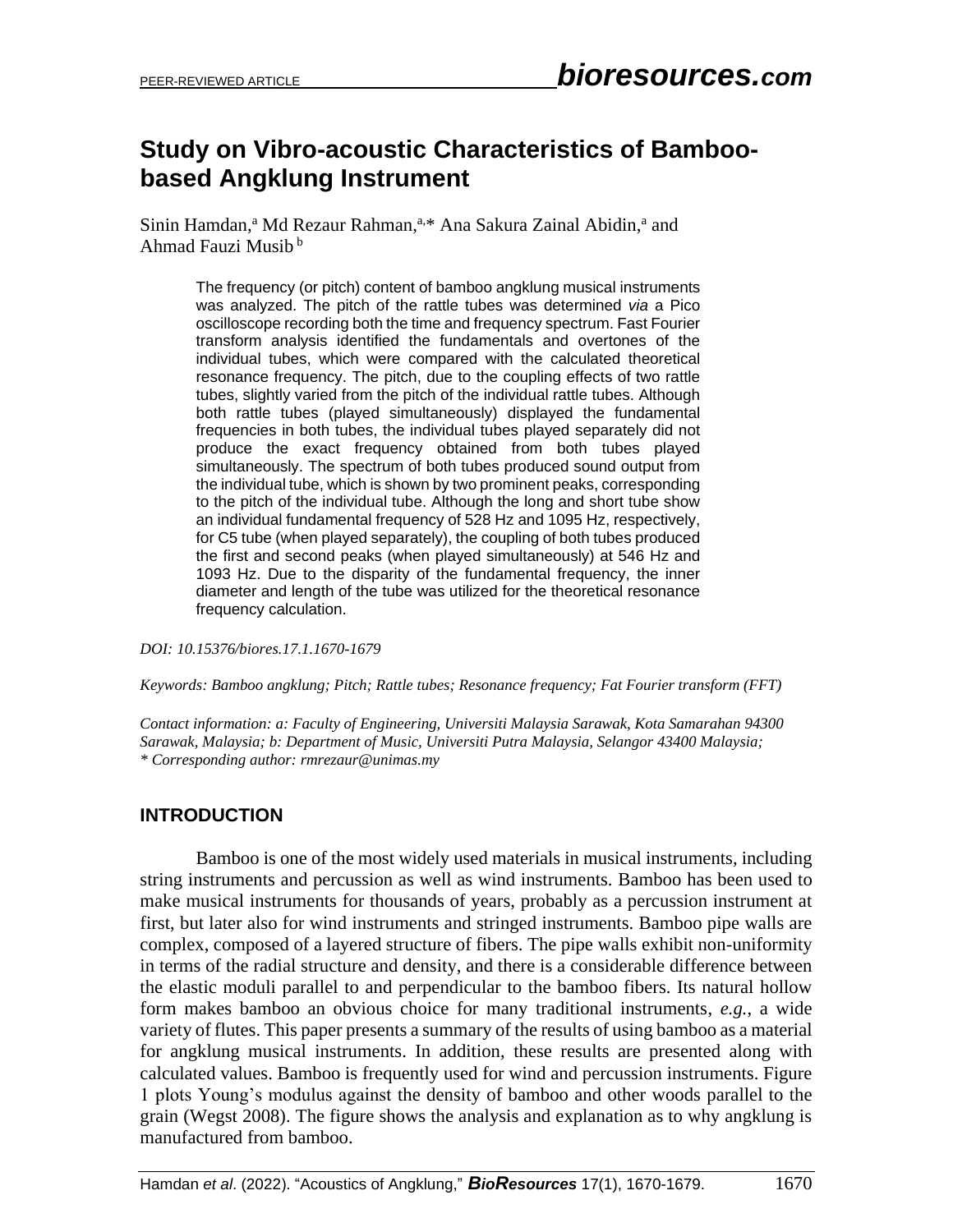

**Fig. 1.** Young modulus against the density of bamboo and other woods parallel to the grain (Wegst 2008)

The density, Young's modulus, and loss coefficient can be used to characterize the vibrations of the material and acoustical performance. The speed (related to the modulus of elasticity and density), the intensity of sound, impedance, sound radiations, and loss coefficient in a material are determined by these properties. As shown in Fig. 1, the mechanical properties determines the color and quality of the sound. Due to the orthotropic nature of bamboo, these mechanical properties vary in the three directions. The sound speed across the grain is approximately 20% to 30% of the longitudinal value because the transverse Young's modulus is approximately 1/20 to 1/10 that of the longitudinal value. The air that radiates and transmits determines the pitch of a musical instrument as well as the spectrum frequencies. As such, bamboo became the choice for musical instruments because of its excellent sound applications (Richter 1988; Bucur 2006; Wegst 2006).

Angklung instruments are a shaken idiophone with its principal operation by sliding rattle tubes. The upper parts are cut open with a tongue shape, while the lower parts are closed with a node. The tubes rattle by swinging in the frame, and the rattling mechanism is produced from within its body structure. The Western diatonic scale was introduced by a musician, Daeng Sutigna of Bandung (Widjaja 1980). This work analyzed the primary frequencies that make up the unique pitch of the angklung rattle tube. The results will help to understand the theoretical calculation of instrument resonance frequency. The air column resonance frequency was calculated according to Eq. 1,

$$
f_n = \frac{nv}{(L+0.305d)}\tag{1}
$$

where *f* is the air column resonance frequency (Hz),  $n=1,2...$ , *v* is the velocity of air (340)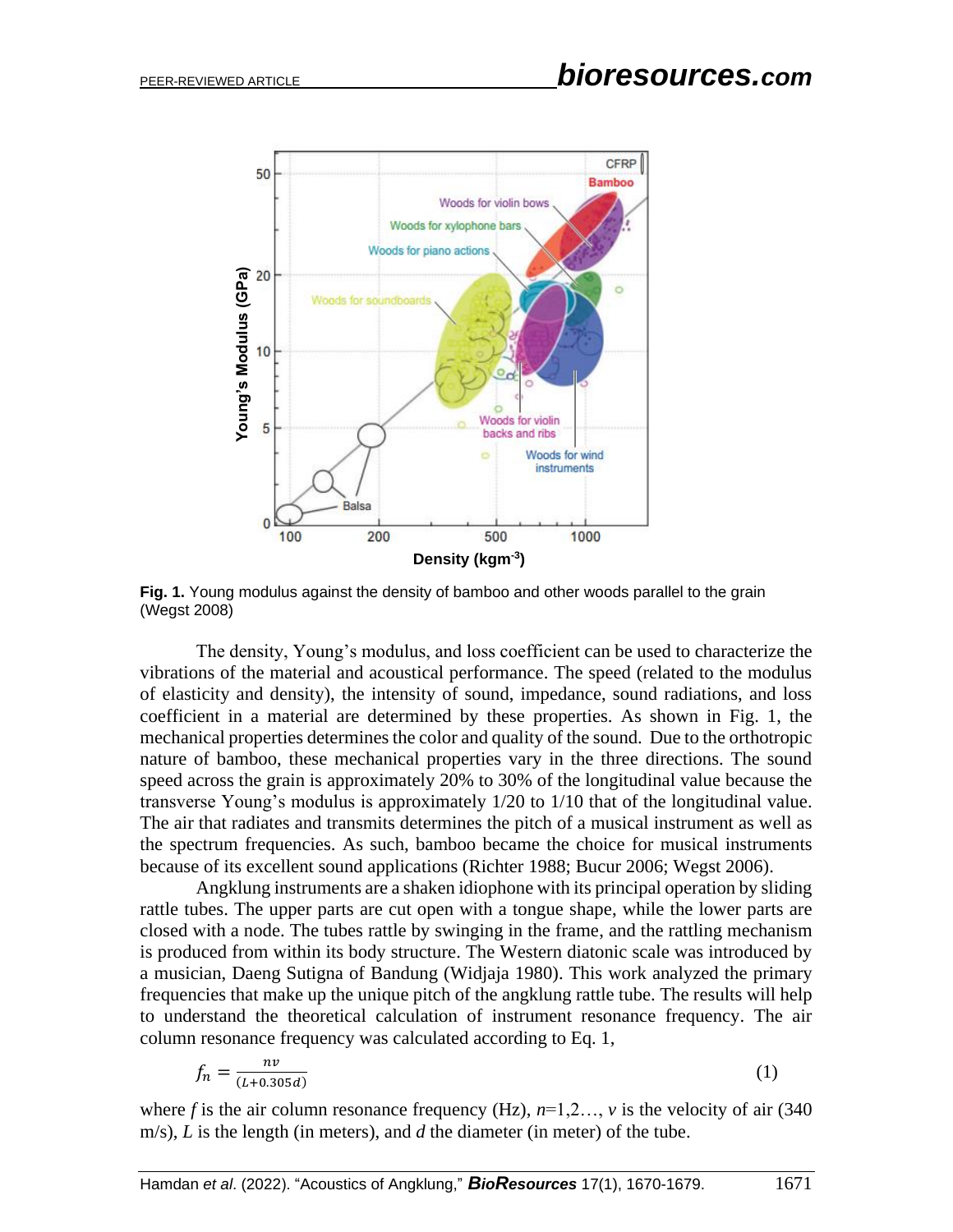### **EXPERIMENTAL**

The bamboo species known for angklung are *Bambusa vulgaris* Schrad. ex J.C. Wendl. var. *maculata* Widjaja, Gigantochloa aff. atter (Hassk.) Kurz ex Munro and *Gigantochloa apus* Bl. ex Schultes f., (Widjaja 2006). Figure 2 shows the front view of the C5 angklung rattle tube.



**Fig. 2.** Front view of the C5 angklung rattle tubes

Figure 2 shows the frame and rattle tubes of an angklung. The tubes are suspended vertically in the frame. The tubes have one closed end, which generates the main sound. The open end forms the tongue of the tube. The tongue length determines the sharpness or flatness of the pitch of the frequency. A tine is a pair of small protuberances at the closed end that can slide easily inside the slits at the bottom frame (Zainal *et al.* 2005). Holding the frame with one hand and shaking the bottom frame sideways with the other hand causes the tine to strike the end of their respective slits and thus vibrate the tubes. There are 8 pairs of rattle tubes, labeled C5, D5, E5, F5, G5, A5, B5, and C6. Each pair of tubes matches the pitch of a particular musical note (long tube equates to a lower pitch) with its second tube (short tube equates to a higher pitch) an octave higher. Figure 3 showed the experimental set up for the experimental method. Excitation was achieved by shaking the frame by an expert player. The angklung is played by holding the upper frame and shaking the bottom frame sideways.

The microphone was held above the top surface along the axis of symmetry at distance of approximately 20 cm. In this study, the audio signal derived from the striking by an expert player was recorded. The audio signal was recorded in mono, at a 24-bit resolution and a 48 kHz sampling rate. The audio signal was recorded with the aid of a digital audio interface in a .wav format. To ensure the recorded audio signal was at the optimum level, audio signal calibration of the recording system was carried out. A test tone of a 1 kHz sine wave was used to calibrate the recording system. In this study, the 'unity' calibration level was at  $+4$  dBu or  $-10$  dBV and was read by the recording device as '0 VU'.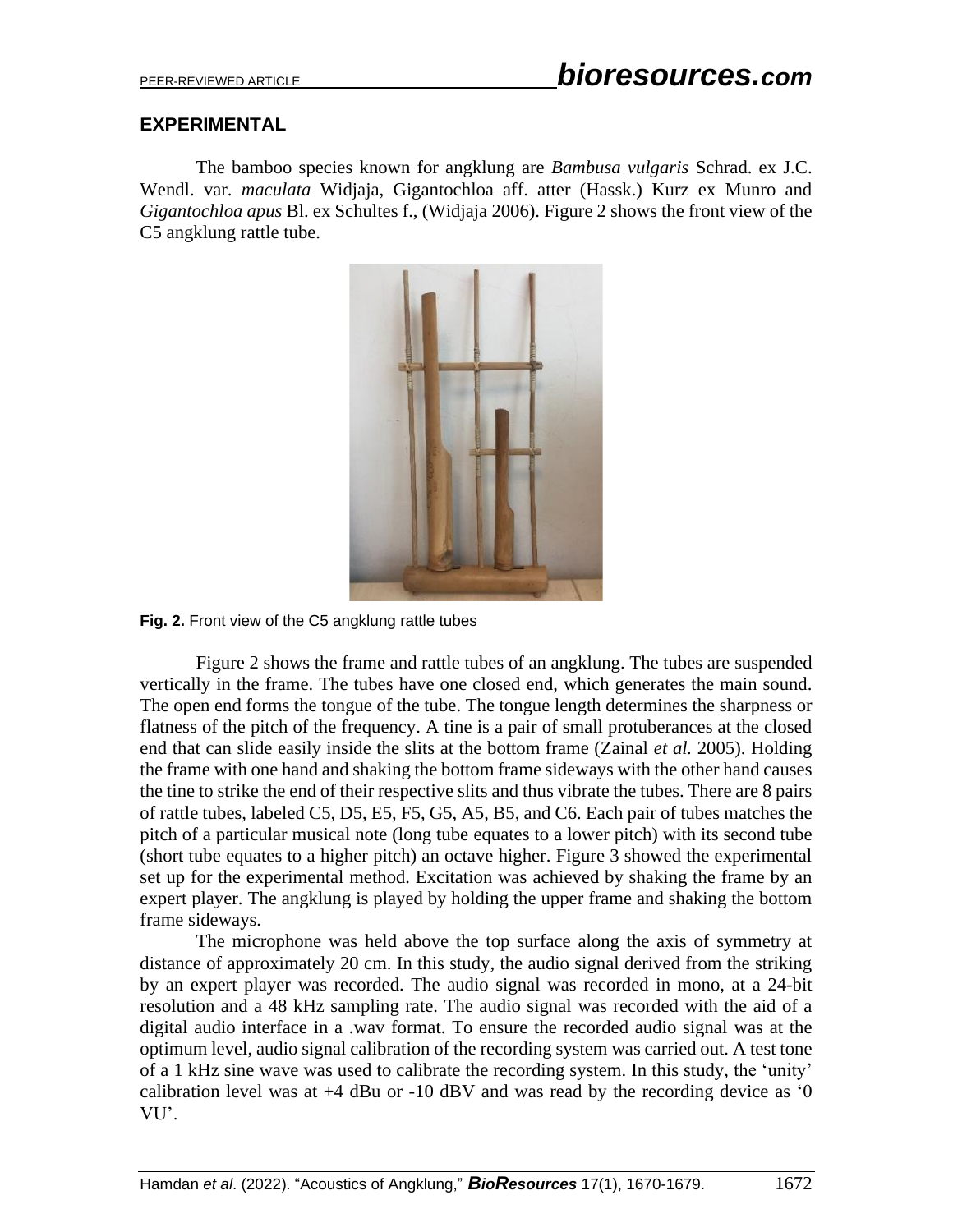

**Fig. 3**. Schematic diagram of the experimental setups

In this regard, the European Broadcasting Union (EBU) recommended the digital equivalent of 0 VU; *i.e.*, the test tone generated for the recording device of the experimentation was recorded at -18 dBFS (Digital) or +4 dBu (Analog), which was equivalent to 0 VU. During this thorough calibration procedure, no devices were unknowingly boosted, or its amplitude unknowingly attenuated in the signal chain at the time the recording was carried out. The recording apparatus was a Steinberg UR22 mkII audio interface, Audio-Technica AT4050 microphone, XLR cable (balance), with the microphone position on an axis (less than 20 cm), and the microphone setting with low cut (flat) 0 dB. PicoScope computer software (Pico Technology, 3000 series, Eaton Socon, United Kingdom) was used to view and analyze the time signals from the PicoScope oscilloscopes (Pico Technology, 3000 series, Eaton Socon, United Kingdom) and data loggers for real time signal acquisition. The PicoScope software enables analysis using fast Fourier transform (FFT), a spectrum analyzer, voltage-based triggers, and the ability to save/load waveforms to a disk. The amplifier (Behringer Powerplay Pro XL, Behringer, China) ensured that the sound capture was loud enough to be detected by the signal converter. The resonance frequency (Hz) of the air column in the long and short tubes were calculated using the length and diameter of the rattle tube.

#### **RESULTS AND DISCUSSION**

The rattle sound was produced by striking the tubes once only. The signal was captured for almost 50 ms to ensure that all the high frequencies from the signal (Fig. 4) are displayed in the frequency spectrum (Fig. 5). The typical voltage-time signals and the prominent frequency from the C5 tubes analyzed using FFT for both the long and short tubes are shown in Figs. 4 and 5, respectively. Note that the wavelength of the voltagetime signal from the long tube was shorter than the wavelength of the short tube. The coupling effects for both tubes create an irregular amplitude envelope sound output, as shown in Fig. 4. Each tube displays a single prominent fundamental with very weak or non-existent harmonics. The wobble effect was due to improper shaking of the tube. To avoid the wobble effect, the tube needs to be shaken very quickly and strongly. By doing so, the wobble effect disappeared, as shown in Part C of Fig. 4.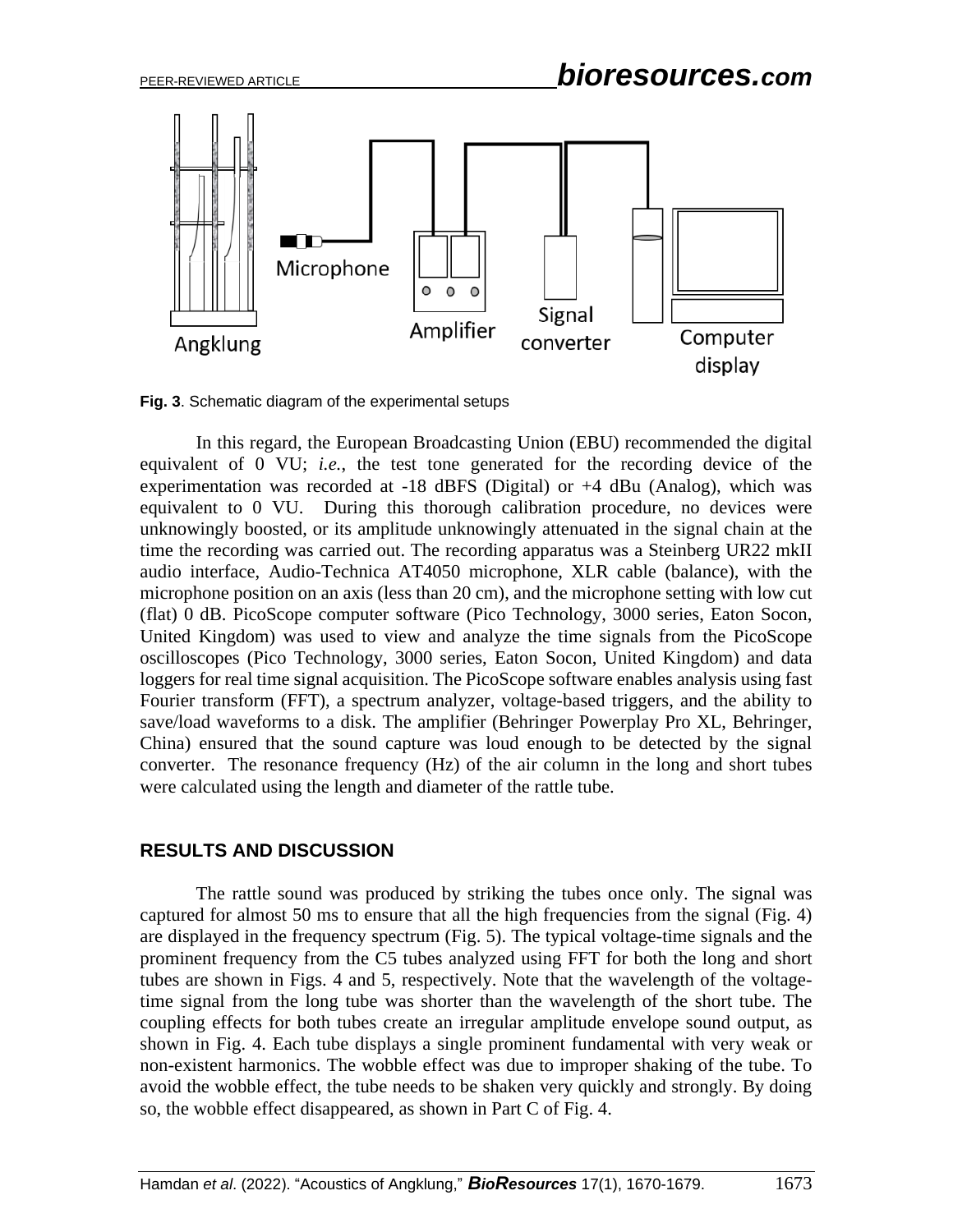As shown in Fig. 5, it is clear that the 2 primary peaks in both tubes are at 546 Hz and 1093 Hz, respectively. Whereas the long and short rattle tube (when played separately) showed an individual fundamental frequency of 528 and 1095 Hz, respectively. The pitch, due to the coupling effects of the two rattle tubes, were not identical to the pitch of the individual rattle tubes. Although both rattle tubes played simultaneously displayed the fundamental frequencies of air resonance in both tubes, the individual tubes played separately did not produce the exact frequency obtained from both rattle tubes played simultaneously. The coupling effects of the pair of tubes yielded a higher total amplitude compared to the individual tube amplitude.

The spectrum of both rattle tubes was a mixture of each of its individual rattles, which is shown by two prominent peaks (each peak corresponds to the pitch of each tube). Although the long and short rattle tubes (when played separately) showed an individual fundamental frequency of 528 and 1095 Hz, respectively, for the C5 tube; the coupling of both rattle tubes produced a fundamental frequency of 546 and 1093 Hz for the first and second peaks from the spectrum, respectively. Due to the disparity of the fundamental frequency, the pitch of the tube was calculated using the length and diameter of each rattle tube. Figure 6 shows the frequency spectrum of tube C5 to C6.



**Fig. 4.** The voltage-time signal of: (a) both C5 tubes; (b) the long C5 tube; and (c) the short C5 tube



**Fig. 5.** Frequency spectrum of : (a) both C5 tubes; (b) the long C5 tube; and (c) the short C5 tube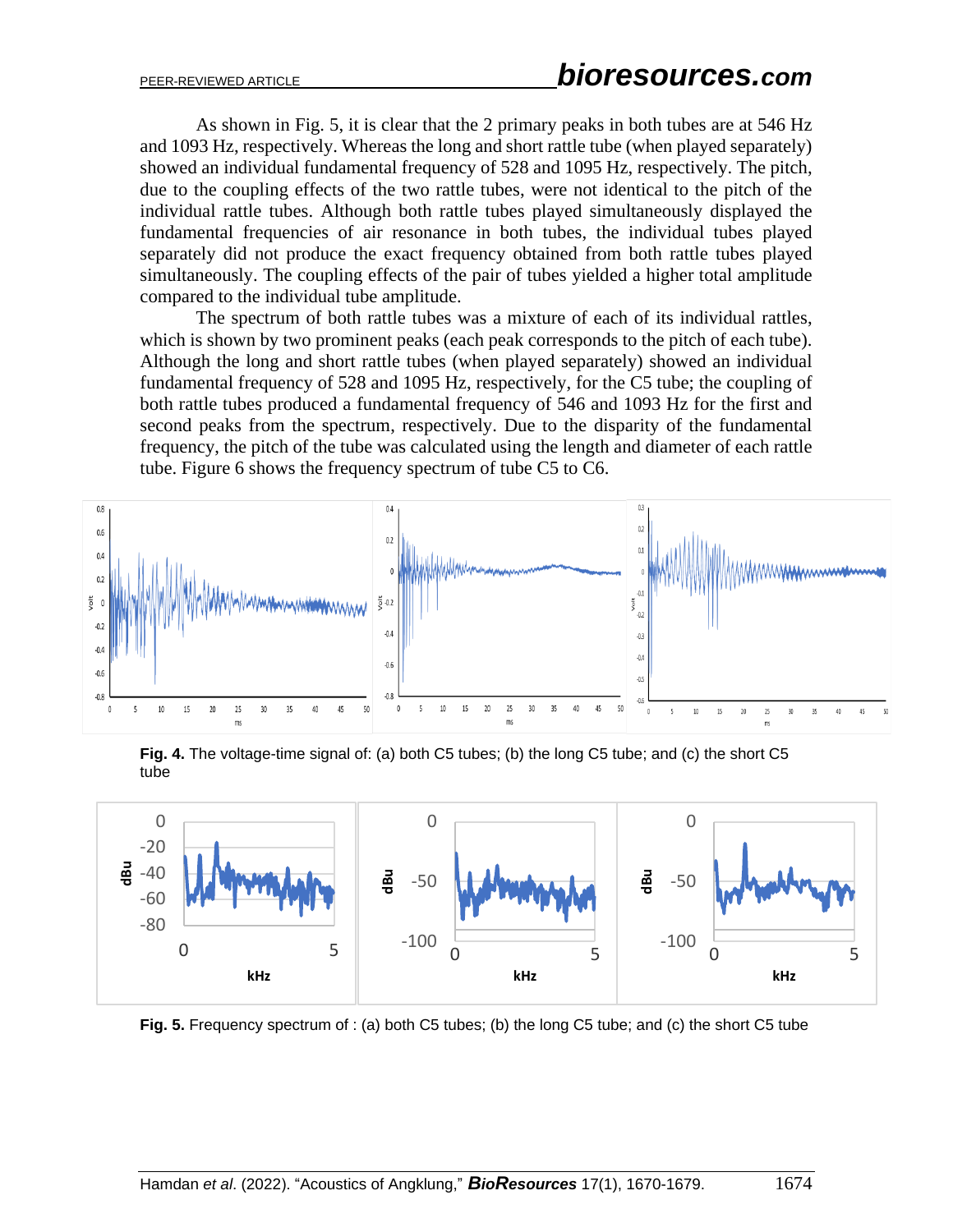# PEER-REVIEWED ARTICLE *bioresources.com*







Tube E5 (644 Hz 1406 Hz) Tube F5 (703 Hz 1484 Hz)



Tube G5 (800 Hz 1660 Hz) Tube A5 (917 Hz 1953 Hz)



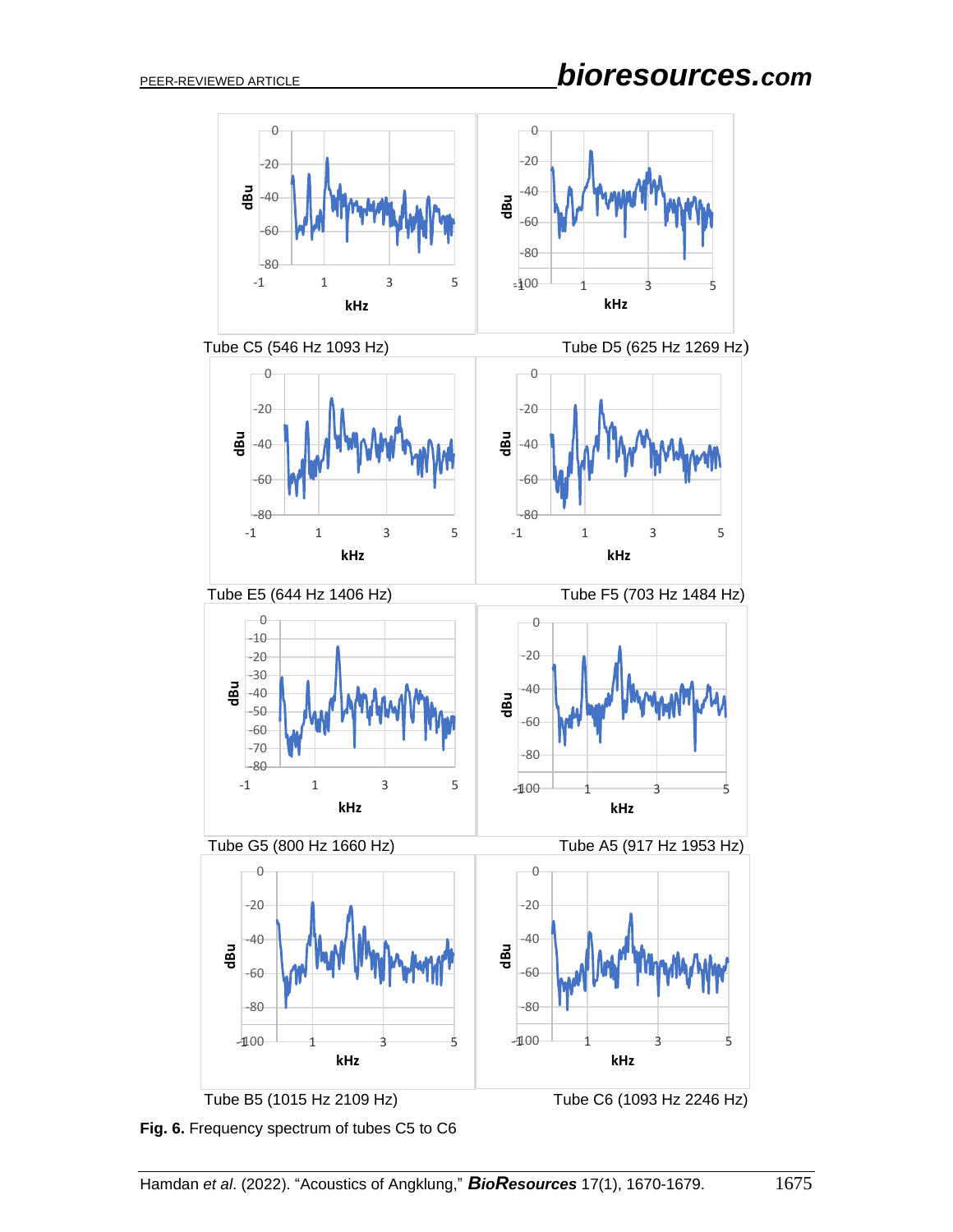The long and short tubes displayed two primary peaks. Both peaks did not display their respective partial because of its proximity. Table 1 shows the calculated resonances for the long and short tubes compared with the equal tempered scale. Table 2 shows the pitch from both tubes, the long tube, and the short tube, along with data from Zainal *et al.* (2009) and the equal tempered scale for comparisons. The pitch of the angklung played with both tubes was not exactly equal to the long tube and short tube pitches individually. The long tube is considered as being the pitch of the angklung. Since the short tubes are tuned to be twice the long tube, the short tube appears to be the second harmonic of the first pitch (from the long tube). The sound of the angklung is a mixture of its individual tubes. The pitch when playing the angklung with only one of its tubes is slightly different from when playing the angklung with both rattle tubes. The variation between both tubes and the separate tubes are due to unsteady state of the waveform. The vibration cannot settle at a stable frequency before it fully dissipates.

In Priangan (between Bogor and Tasikmalaya and between Sukabumi and Cirebon), the tone systems are often called pelog and salendro. In this region the salendro tone system is an equidistant pentatonic system that is 5 tones in each octave. The interval between each pair of consecutive notes is just more than two Western semitones, or 240 cent) (van Zanten 2021a). The pelog tone system also consists of five major notes. The intervals between the consecutive pairs of notes are different, ranging from about one to four Western semitones or from 100 to 400 cent (van Zanten 2021b). The tunings of the instruments of three angklung ensembles confirm that these ensembles use the salendro tone system. The diatonic angklung was played in Bandung and Baduy angklung refers to an ensemble of 9 bamboo idiophones. Each idiophone consists of three tubes in a frame that is shaken, and each such instrument on its own is also called angklung. The three tubes within the frame are tuned in octaves, resulting in an interval of two octaves between the lowest and the highest tube. The intervals between consecutive notes produced by the different Baduy angklung instruments are approximately equidistant and there are five equidistant intervals within one octave.

In general, the long tube amplitude (fundamental pitch) was lower than the amplitude of the short tube (second harmonic pitch), except for tube B5 (as shown in Fig. 6). Note that the waveform from the long tube is shorter than the waveform from the short tube and thus also produced a lower amplitude in the spectrum (as shown in Fig. 6). The higher pitch (from the short tube) showed harmonic partial characteristics (with respects to the long tube) at 2.00 to 2.18 times the lower pitch and had a higher magnitude than the lower pitch, except for B5. The phenomenon is not common, since the harmonic partial magnitude is usually lower than the fundamental. Since the harmonic partial magnitude is higher than the fundamental, the harmonic partial (higher pitch) can be classified as the pitch of the rattle tube. The fundamental frequency (Hz) for the long and short tube was calculated based on the length and diameter of a closed cylinder. The results for both tubes and the separate tubes, along with the calculated resonance pitch, are shown in Table 2. The ratio between the second peak and the first peak and the ratio between the short tube and the long tube are given in bold values. The calculated resonances are given in italic values. In addition, the results for both tubes, the long tube, and the short tube from the study by Zainal *et al.* (2009), as well as the equal tempered scale, are included for comparison in Table 2.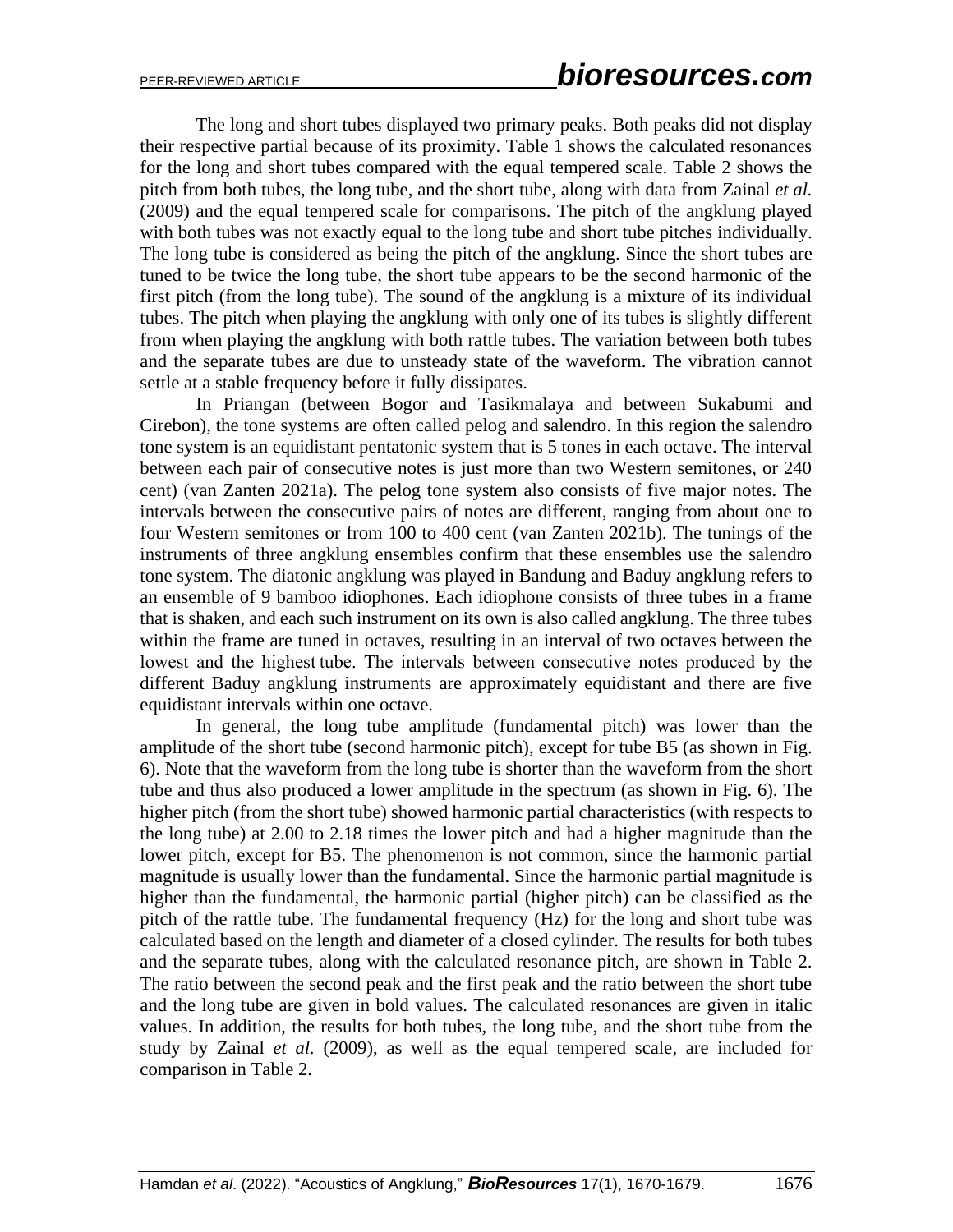### **Table 1.** Calculated Resonances for the Long and Short Tubes Compared with the Equal Tempered Scale

| <b>Rattle Tubes</b> | Diameter<br>(mm) | Length<br>(mm) | Frequency<br>(Hz) | <b>Equal Tempered Scale</b><br>(Hz) |  |
|---------------------|------------------|----------------|-------------------|-------------------------------------|--|
| 24<br>C5 short tube |                  | 60             | 1263.703          |                                     |  |
| C5 long tube        | 30               | 145            | 551.881           | 523.25                              |  |
| D5 short tube       | 23               | 50             | 1492.107          |                                     |  |
| D5 long tube        | 33               | 120            | 654.077           | 587.33                              |  |
| E5 short tube       | 22               | 46             | 1613.973          |                                     |  |
| E5 long tube        | 28               | 118            | 672.297           | 659.26                              |  |
| F5 short tube       | 21               | 40             | 1833.262          |                                     |  |
| F5 long tube        | 30               | 97             | 801.437           | 698.46                              |  |
| G5 short tube       | 20               | 35             | 2069.891          |                                     |  |
| G5 long tube        | 27               | 87             | 893.29            | 783.99                              |  |
| A5 short tube       | 18               | 30             | 2397.084          |                                     |  |
| A5 long tube        | 25               | 75             | 1029.622          | 880.00                              |  |
| B5 short tube       | 17               | 30             | 2417.863          |                                     |  |
| B5 long tube        | 26               | 60             | 1252.355          | 987.77                              |  |
| C6 short tube       | 11               | 25             | 3000.265          |                                     |  |
| C6 long tube        | 23               | 60             | 1269.455          | 1046.5                              |  |

| Table 2. Peak Frequencies from Both Tube, Long Tube, and Short Tube |  |  |  |
|---------------------------------------------------------------------|--|--|--|
|---------------------------------------------------------------------|--|--|--|

|                                                                                                                                                                                                                                                                                                                   | Both tubes              |                         |                                           | Separate     |               |                                | Zainal et al. (2009)  |                          |                          |                            |
|-------------------------------------------------------------------------------------------------------------------------------------------------------------------------------------------------------------------------------------------------------------------------------------------------------------------|-------------------------|-------------------------|-------------------------------------------|--------------|---------------|--------------------------------|-----------------------|--------------------------|--------------------------|----------------------------|
| Tube                                                                                                                                                                                                                                                                                                              | 1 <sup>st</sup><br>peak | 2 <sub>nd</sub><br>peak | Ratio<br>2 <sup>nd</sup> /1 <sup>st</sup> | Long<br>tube | Short<br>tube | Short to<br>long tube<br>ratio | Both tube<br>(range)  | Long<br>tube             | Short<br>tube            | Equal<br>tempered<br>scale |
| C <sub>5</sub>                                                                                                                                                                                                                                                                                                    | 546                     | 1093                    | 2.00                                      | 528<br>552   | 1095<br>1264  | 2.07                           | 521.44 to<br>526.28   | 521.51<br>to<br>524.20   | 1068.59<br>to<br>1079.35 | 523.25                     |
| D <sub>5</sub>                                                                                                                                                                                                                                                                                                    | 625                     | 1269                    | 2.03                                      | 586<br>654   | 1231<br>1492  | 2.10                           | 585.30 to<br>591.07   | 583.42<br>to<br>595.53   | 1175.58<br>to<br>1193.07 | 587.33                     |
| E <sub>5</sub>                                                                                                                                                                                                                                                                                                    | 644                     | 1406                    | 2.18                                      | 665<br>672   | 1380<br>1614  | 2.08                           | 660.78 to<br>673.11   | 659.45<br>to<br>666.18   | 1337.75<br>to<br>1344.48 | 659.26                     |
| F <sub>5</sub>                                                                                                                                                                                                                                                                                                    | 703                     | 1484                    | 2.11                                      | 710<br>801   | 1442<br>1833  | 2.03                           | 700.08 to<br>706.58   | 699.83<br>to<br>707.90   | 1396.29<br>to<br>1413.12 | 698.46                     |
| G <sub>5</sub>                                                                                                                                                                                                                                                                                                    | 800                     | 1660                    | 2.08                                      | 797<br>893   | 1645<br>2069  | 2.06                           | 788.99 to<br>802.78   | 787.98<br>to<br>797.40   | 1587.40<br>to<br>1597.49 | 783.99                     |
| A <sub>5</sub>                                                                                                                                                                                                                                                                                                    | 917                     | 1953                    | 2.12                                      | 896<br>1029  | 1922<br>2397  | 2.14                           | 875.44 to<br>881.53   | 894.30<br>to<br>904.39   | 1779.85<br>to<br>1781.20 | 880.00                     |
| B <sub>5</sub>                                                                                                                                                                                                                                                                                                    | 1015                    | 2109                    | 2.08                                      | 1012<br>1252 | 2059<br>2417  | 2.03                           | 1003.88 to<br>1011.44 | 983.13<br>to<br>1000.20  | 1779.85<br>to<br>1781.20 | 987.77                     |
| C <sub>6</sub>                                                                                                                                                                                                                                                                                                    | 1093                    | 2246                    | 2.05                                      | 1095<br>2417 | 2212<br>3000  | 2.02                           | 1046.50 to<br>1059.88 | 1061.18<br>to<br>1081.37 | 2102.18<br>to<br>2116.98 | 1046.5                     |
| Note: The ratio between the second peak and the first peak and the ratio between the short<br>tube and the long tube are typed in the bold values; the calculated resonances are typed in the<br>italic values. The frequencies from Mohd Zainal et al. and the equal tempered scale for<br>comparisons purposes. |                         |                         |                                           |              |               |                                |                       |                          |                          |                            |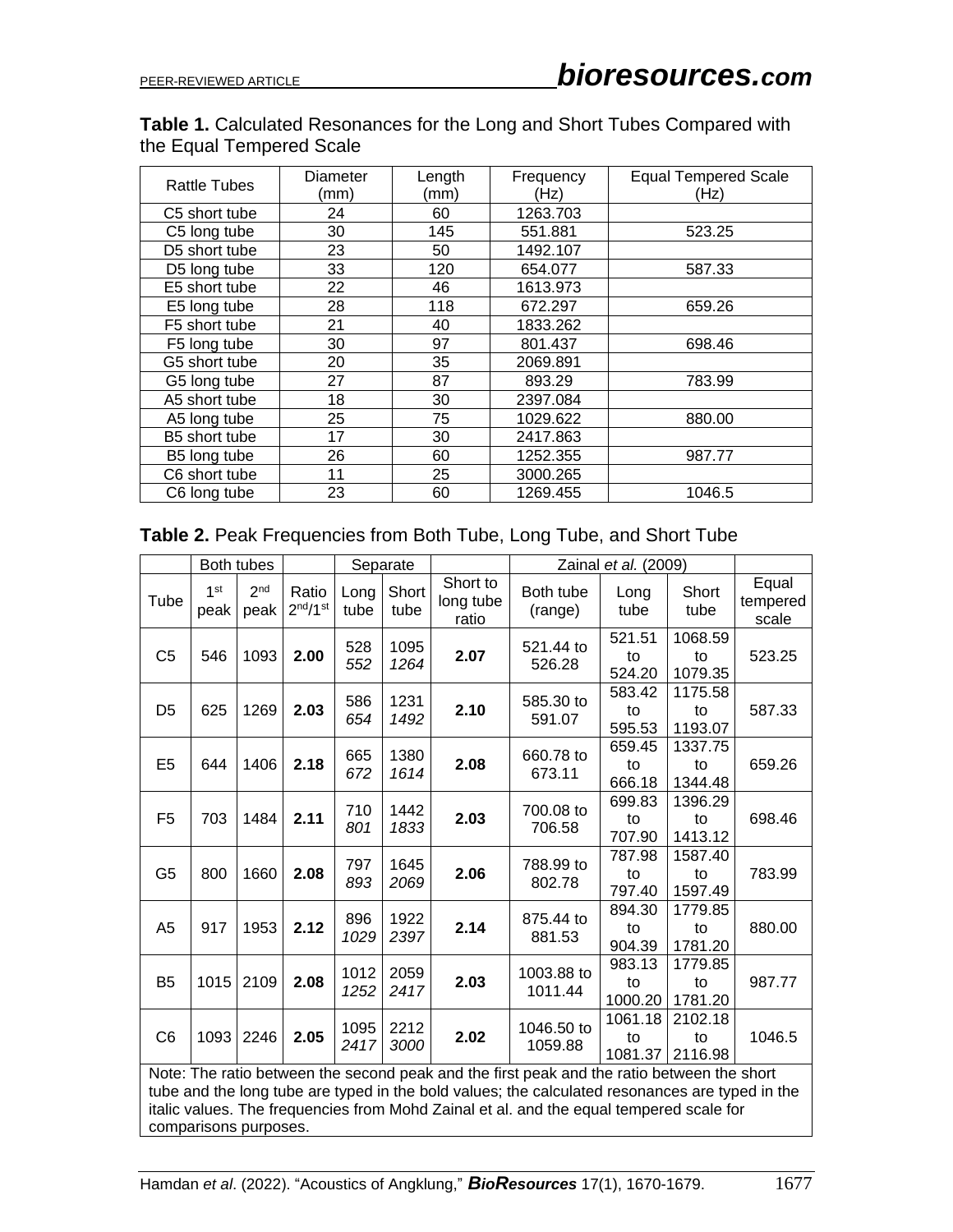## **CONCLUSIONS**

- 1. The fundamental and second harmonic of an angklung set were determined. The fundamental frequency of each rattle tube was calculated using the diameter and the length of the tube.
- 2. The calculated fundamental frequency was compared with the pitch from the respective tube. The calculated fundamental frequency of the air resonance in the tube cannot estimate the pitch of an angklung due to the non-uniformity of the open end attached to the tongue of the tube. This caused the effective length to only be a rough estimation, whereas the diameter is considered as an ideal open cylinder.
- 3. The pitch for both tubes was also simultaneously analyzed with two major primary features observed. The sound output of every angklung with a pair of rattle tubes will have two primary peaks with each peak corresponding to the pitch of each rattle tube. Both peaks are harmonic partials with the second peak being 2.00 to 2.18 times the first peak frequency.
- 4. Although the crafter tuned the angklung manually, it seems that mother nature had proved that the crafter produces a partial very close to an octave interval.

### **ACKNOWLEDGMENTS**

The authors are grateful to Universiti Malaysia Sarawak for the technical support.

### **REFERENCES CITED**

Bucur, V. (2006). *Acoustics of Wood*, Springer, Berlin, Heidelberg, Germany.

- Richter, H. G. (1988). *Holz als Rohstoff für den Musikinstrumentenbau* [*Wood as a Raw Material for Making Musical Instruments*], Moeck, Celle, Germany.
- van Zanten, W. (2021a). "Tone systems, angklung, keromong, dancing and gender aspects," in: *Music of the Baduy People of Western Java*, chapter 5, pp. 135-180, Brill. Stable URL: https://www.jstor.org/stable/10.1163/j.ctv1sr6k5w.12
- van Zanten, W. (2021b). "Seasons for music and major rituals dancing and gender aspects," in: *Music of the Baduy People of Western Java*, chapter 4, pp. 107-134, Brill. (2021) Stable URL: https://www.jstor.org/stable/10.1163/j.ctv1sr6k5w.12
- Wegst, U. G. K. (2006). "Wood for sound," *American Journal of Botany* 93(10), 1439- 1448. DOI: 10.3732/ajb.93.10.1439
- Wegst, U. G. K. (2008). "Bamboo and wood in musical instruments," *Annual Review of Materials Research* 38(1), 323-349. DOI: 10.1146/annurev.matsci.38.060407.132459
- Widjaja, E. A. (1980). "Angklung and other West Javanese bamboo musical instruments," in: *Bamboo Research in Asia: Proceedings of a Workshop Held in Singapore, 28-30 May 1980*, G. Lessard, and A. Chouinard (ed.), International Development Research Centre, Ottawa, Ontario, Canada, pp. 201-204.